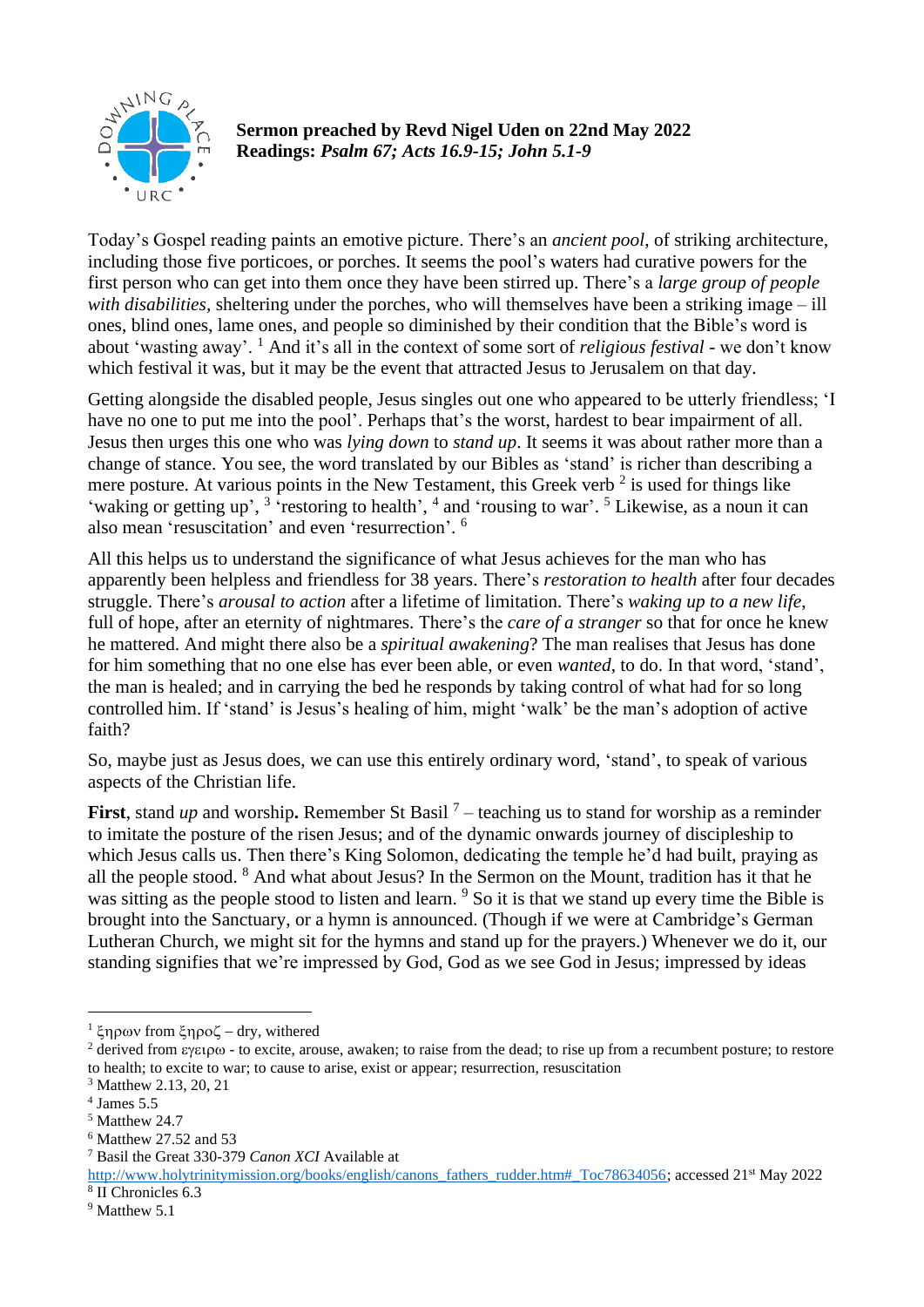such as Jesus being 'the gift of God's very self to the world'. <sup>10</sup> That phrase is from the questions asked to a minister at ordination and induction, and every time I have addressed it to ministers when presiding at such occasions, it has moved me to my core. 'Do you believe that Jesus is the gift of God's very self to the world?' In his presence, of course we'd get to our feet! True, we are all at different points in that thinking. This man beside the pool does not seem to have been in any way pious or religious. Indeed, it isn't he who approaches Jesus; it's the other way round. But there follows this defining encounter at the water's edge. And note, he doesn't have to enter the water; he simply says that he's never been able to get into it for healing; someone else has pipped him to the pool. And here's the point: even that supremely understated, one might day unintentional interest in Jesus leads to his life being changed – physically and spiritually, he stood up. Even though we would each tell our spiritual story differently, a sense of who Jesus is and why Jesus matters, leads us to worship him. As we sang a few moments ago, *we* 'stand up and bless the Lord [our] God.'

**Secondly**, stand *firm* in faith. These are not easy days for the church in these islands, in Western Europe or North America. The tendency to devout agnosticism is as influential, and, it seems, infectious as ever. How do we stand firm as people of faith, not dogmatic in our claims but determined in our proclamation of good news? I enjoy jigsaws. The sense that no piece is 'entire unto itself' is equally as true of the church as it is of jigsaws. Some of you will have heard me say before that one of the chief reasons I belong to the Church is that I need you as my partners on the Christian Way; I struggle to stand firm on my own. It's not to do with my ability – though that is unexceptional. No, it's about strength, resilience, and faith. When I explore the Book of Reports to the Annual Church Meeting that will be held after this service, I am grateful for the range of other people's experiences and talents, of convictions and enthusiasms upon which each of us can rely, to complement our own. It is only *in partnership with each other* that most of us can stand firm in witnessing to Christ, in the centre of Cambridge at a time when to do so is as of importance as ever.

**Thirdly**, stand *together* with those in need. Solidarity is key to human society's thriving – the imperative to stand together. We heard a moment ago of how the plea for help from a person in Macedonia stirred Paul and his companions immediately to set sail to respond to them. It's noteworthy, we might say salutary, that to get to Macedonia they crossed ethnic boundaries into Europe; they were not only helping their own. Some of you may have heard Radio 4's *Any Questions* on Friday, when a person told of their utilities bill – more than £500 a month - and asked which of their disabled daughter's equipment they should switch off as the cash ran out. Lord Blunkett asked 'how the hell he could answer the question', and another of the panel wondered 'who is taking the mickey here?' How, indeed, do we help in such circumstances? As Christian Aid Week for 2022 ends, I am struck that one of the straplines boldly displayed at the service last Sunday evening in Cottenham Parish Church was *'Stand Together , for dignity, for equality, for justice.'* Whatever doctrine we may or may not feel able to stand up for, standing together with people in need is fundamental to authentic Christian living – we cannot say we'll *stand up* for God whom we have not seen, if we do not *stand with* our neighbour whom we have.

And **finally**, stand *for* something. An American advertising executive once said, 'If you stand for something, you will always find some people for you and some people against you. If you stand for nothing, you will find nobody against you, and nobody for you.<sup>' 11</sup> There are as many issues filling today's news as in days gone by. Whilst it is easy for us to sit on the fence, too often that's a denial of the justice and peace to which the prophets of old continue to call us. As Church Members, we will not agree on every public issue. When today's Church Meeting considers how to respond to proposals for refugees to be sent to Rwanda, for me the defining question is 'what will we stand for?' Is Sir John Major right to say that implementing the proposal would be a stain upon our country's reputation', <sup>12</sup> or do we stand for something else? When I stand for something I might

<sup>10</sup> United Reformed Church, *Affirmations at Ministers' Ordination*, Schedule C, 9 question form, Question 3

<sup>&</sup>lt;sup>11</sup> William Bernabach 1911-82

<sup>&</sup>lt;sup>12</sup> Sir John Major in a speech to the National Cathedrals Conference, Newcastle Cathedral,  $16<sup>th</sup>$  May 2022